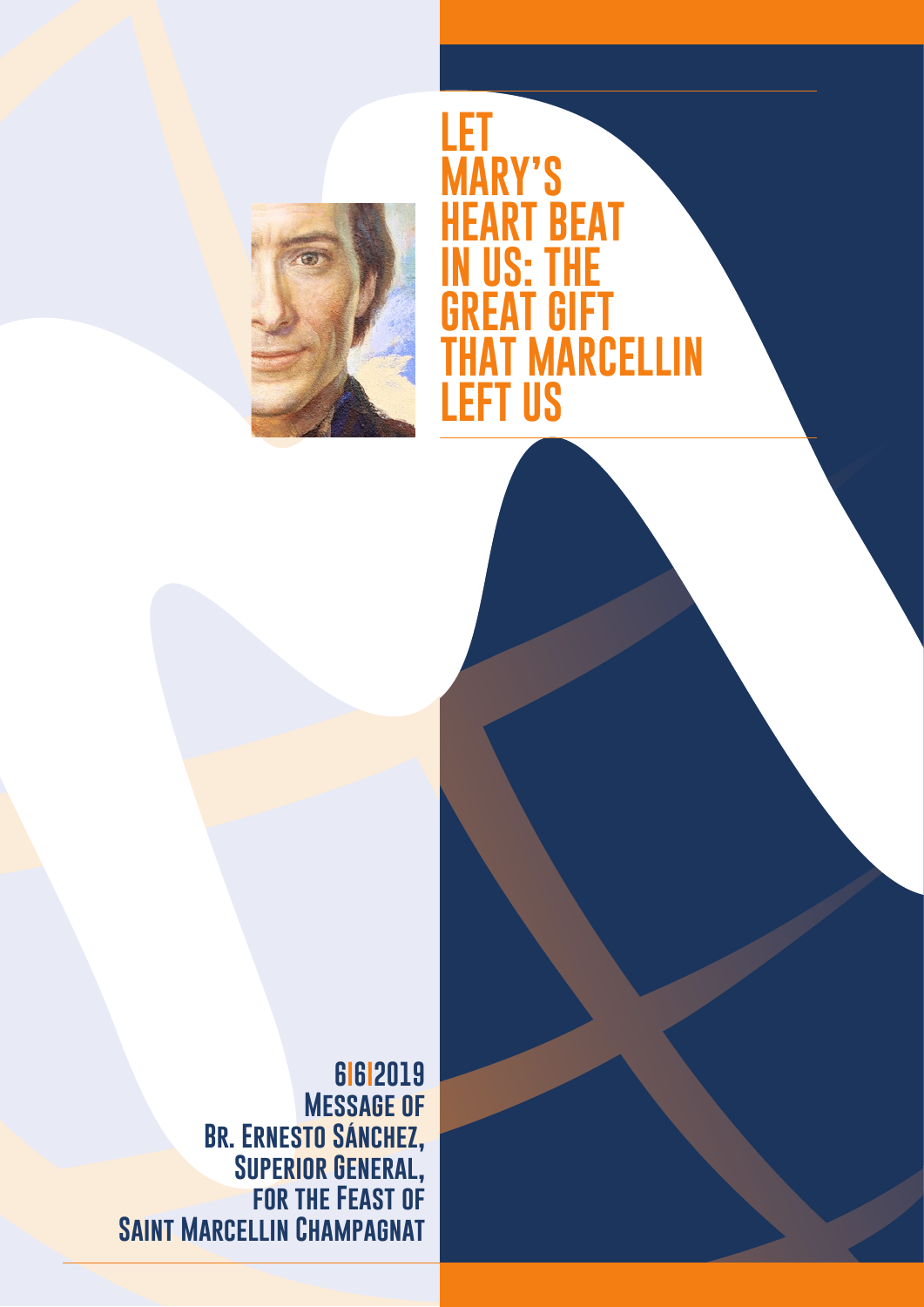

The month of May, I was able to enjoy some days of silence and personal retreat in the Monastery of Sant Scholastica in Subi-<br>aco, Italy. Higher up the mountain is the Monastery of the 'Sacro<br>Speco' (Holy Cave). There one and personal retreat in the Monastery of Sant Scholastica in Subiaco, Italy. Higher up the mountain is the Monastery of the 'Sacro Speco' (Holy Cave). There one can find a grotto which preserves mit. It is a holy and inspiring spot.

When visiting this Monastery, beneath the upper Church, and alongside the grotto of St Benedict, one finds *the chapel of the Virgin*. It is a beautiful chapel decorated with stunning frescos (from the 13th century) that depict various marian moments: the Annunciation, the Birth of Jesus and the Adoration of the Magi, the Flight into Egypt, Mary at the foot of the Cross, Mary's Assumption, Mary Mother of the Church ... This last image shows Mary with her arms extended and wearing a large cloak under which she gathers each and everyone of us, her sons and daughters.

Although I had visited this place previously, probably in a hurry, on this occasion I took my time to be present in a spirit of calm, prayer and reflection. I experienced the grace of a strong sense of the presence and embrace of Mary.

## **FACES AND EXPRESSIONS**

I spent time studying the faces and their expressions.

In the Annunciation image, Mary looks at the angel with surprise and wonder; in the Birth image, an expression of tenderness and full of curiosity passes



between Her and the newborn; in the Adoration image, there is a look of pleasure appropriate in a mother showing her little child to others …; in the Flight into Egypt,

she is holding the Child tightly to herself to shield him against being frightened or feeling unsafe ...

At the foot of the Cross, her face and expression express sorrow, loss, confusion, disorientation … I spent a long time contemplating this scene, asking myself, "What did Mary have in her heart to cope with the sight of her son now dead, after having been unjustly condemned, scourged and crucified …?" There she was, at the foot of the Cross, her heart beating in tune with that of Jesus, who after feeling



abandoned, "gave up his spirit" in trust. I do not know exactly why but I felt quite disturbed in the face of the mystery of this scene …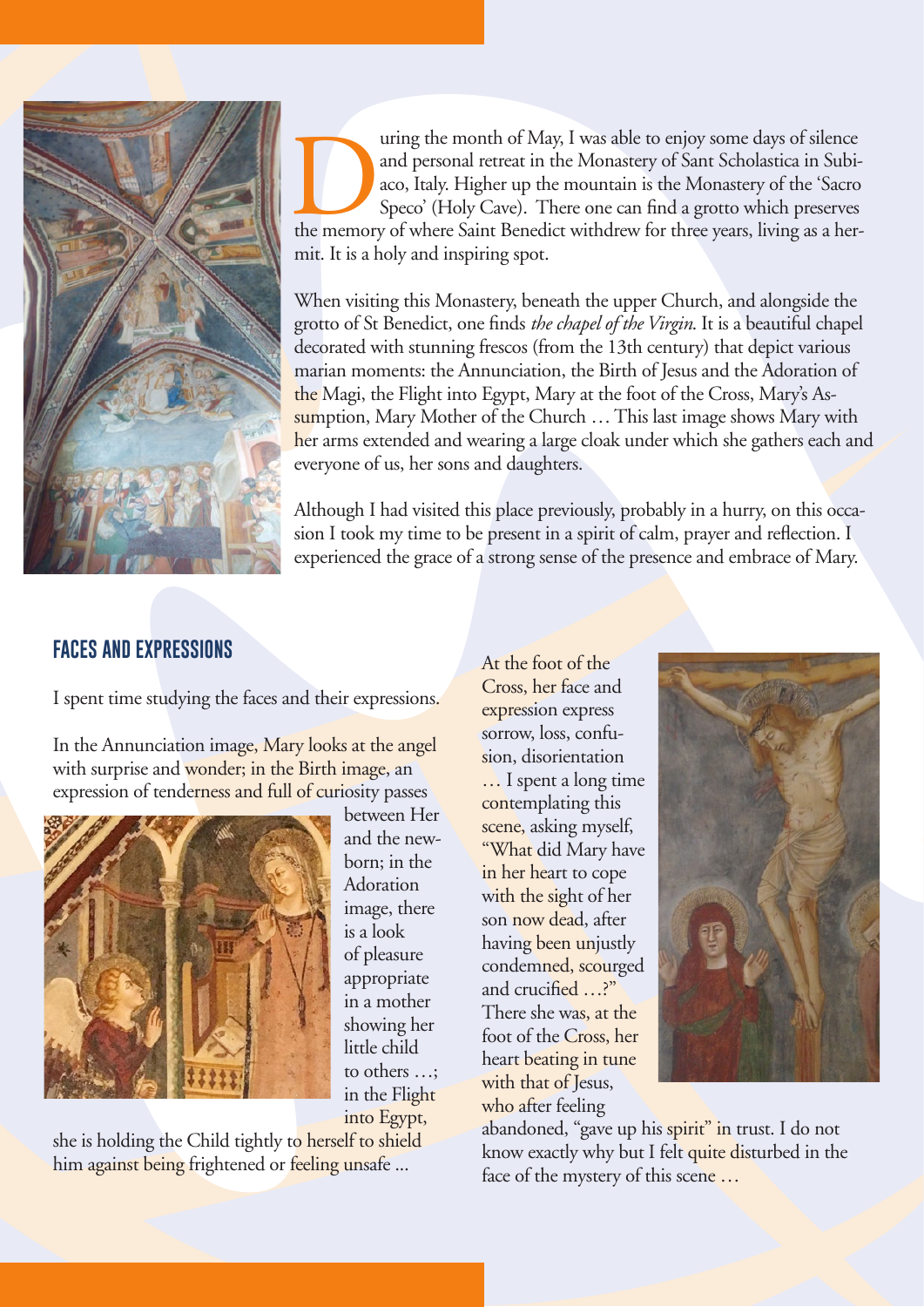Was it that the heart of Mary, so free and full of the fire of God, was being put to its greatest test?

The test of the 'dark night', of doubt and of futility? Something like that described by Scripture: *"though now for a little while you may have had to suffer grief in all kinds of trials. These have come so that the proven genuineness of your faith—of greater worth than gold, which perishes even though refined by fire—may result in praise, glory and honour when Jesus Christ is revealed"* (1 Pet. 1, 6-7).



Her serene and trusting gaze depicted in the fresco of the Assumption, in which she is embraced and her hand held by Jesus, surrounded by a choir of angels, communicates the moment she finally appears to understand many things … even those that defy ordinary human understanding.

The "yes" of Mary pronounced at the Annunciation thus takes on its full meaning, thanks to her heart that was free and full of the fire of God.

It was a "yes" that allowed her to risk all and that sustained her throughout her life, even in its most difficult moments.

## **THE GREAT GIFT**

Sheltered within this chapel dedicated to Mary, trying to relive each of the scenes of her life, I started to think of *the great gift left to us by Marcellin* in giving us the name of Mary, inviting us and engaging us *to let her heart beat in us*. What a wonderful gift!

Marcellin's life shows us the many ways in which his heart beat in tune with that of Mary.

At every instant he felt himself to be under her protective watch; he spoke or wrote of her in phrases like, "I leave you in the hearts of Jesus and Mary", "the Good Mother", "She is our Ordinary Resource",

"With Mary, we have everything; without her, we are nothing; because Mary has her adorable son, either in her arms or in her heart", "She has done everything for us", "Mary, this is your work", "Remember O most gracious Virgin Mary".

## Humility and

simplicity were the marian virtues most evident in the life of Champagnat and in the language he used when addressing the Brothers. They inspire a way of being present to young people that is warm and welcoming; they inspire us to be genuine in our relationships within our home communities or families as well as our workplaces, where we seek to live lives that are transparent, characterised by fraternal dialogue, reconciliation and peace.

Mary, woman of silence, inspires in us a heart that knows how to listen, that empties itself of itself, that